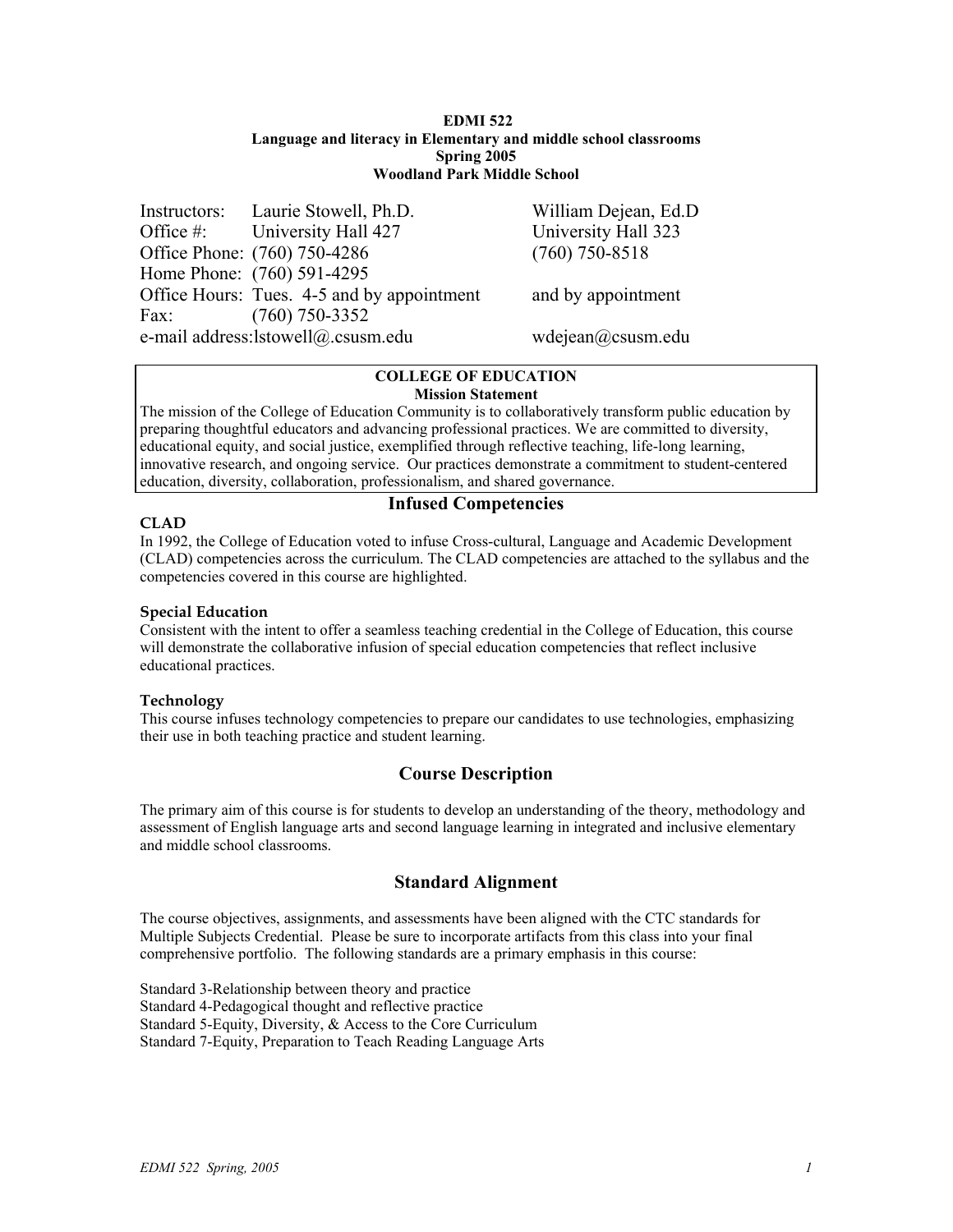# **Teacher Performance Expectation (TPE) Competencies**

This course is designed to help teachers seeking the Multiple Subjects Credential to develop the skills, knowledge, and attitudes necessary to assist schools and district in implementing an effective programs for all students. The successful candidate will be able to merge theory and practice in order to realize a comprehensive and extensive educational program for all students. The following TPE's are addressed in this course:

### **Primary Emphasis Secondary Emphasis**

TPE 1a-Subject Specific Pedagogical Skills TPE 3-Interpretation and Use of Assessments TPE 8-Learning About Students

## **Objectives**

#### **KNOWLEDGE**

Students will:

- gain an understanding of how a first and second language is acquired.
- gain an understanding of the reading process and its relationship to thought, language and learning.
- gain an understanding of how people learn to read and write in their first and second language
- become familiar with current approaches to the teaching of reading and writing and the theoretical bases of such approaches.
- become familiar with current approaches to the teaching of reading and writing in culturally and linguistically diverse elementary school classrooms
- become familiar with classroom diagnostic techniques and evaluation procedures.
- become familiar with current approaches to the teaching of reading and writing to children with special learning needs

### **SKILLS**

Students will:

- become sensitive observers of children's language using behaviors.
- analyze children's reading and writing behavior as a basis for making instructional decisions
- translate the results of formal and informal assessment of children's reading and writing behaviors into instructional plans
- develop the ability to select appropriate materials and instructional strategies to meet the individual needs of students
- learn how to organize the classroom for teaching reading and writing to culturally and linguistically diverse populations.

#### **ATTITUDES AND VALUES**

Students will:

- develop an appreciation for the natural language abilities children possess for processing and producing print
- develop an appreciation for the need and value of integrating reading and writing into all areas of the curriculum
- affirm the importance of a rich environment for developing an effective language arts program.
- develop a sensitivity to and appreciation for culturally and linguistically diverse learners.
- develop a sensitivity to and appreciation for children with special learning needs
- develop an appreciation for the importance of reading and writing for their own personal and professional growth
- develop a respect for each student, his/her abilities and background and the student's right to instruction that meets his or her individual needs.

#### **REQUIRED TEXTS:**

- Beers, K. (2003) When kids can't read. Portsmouth: Heinemann.
- Johns, J.  $(8^{th}$  ed.)  $(1997)$  Basic Reading inventory. Iowa: Kendall Hunt.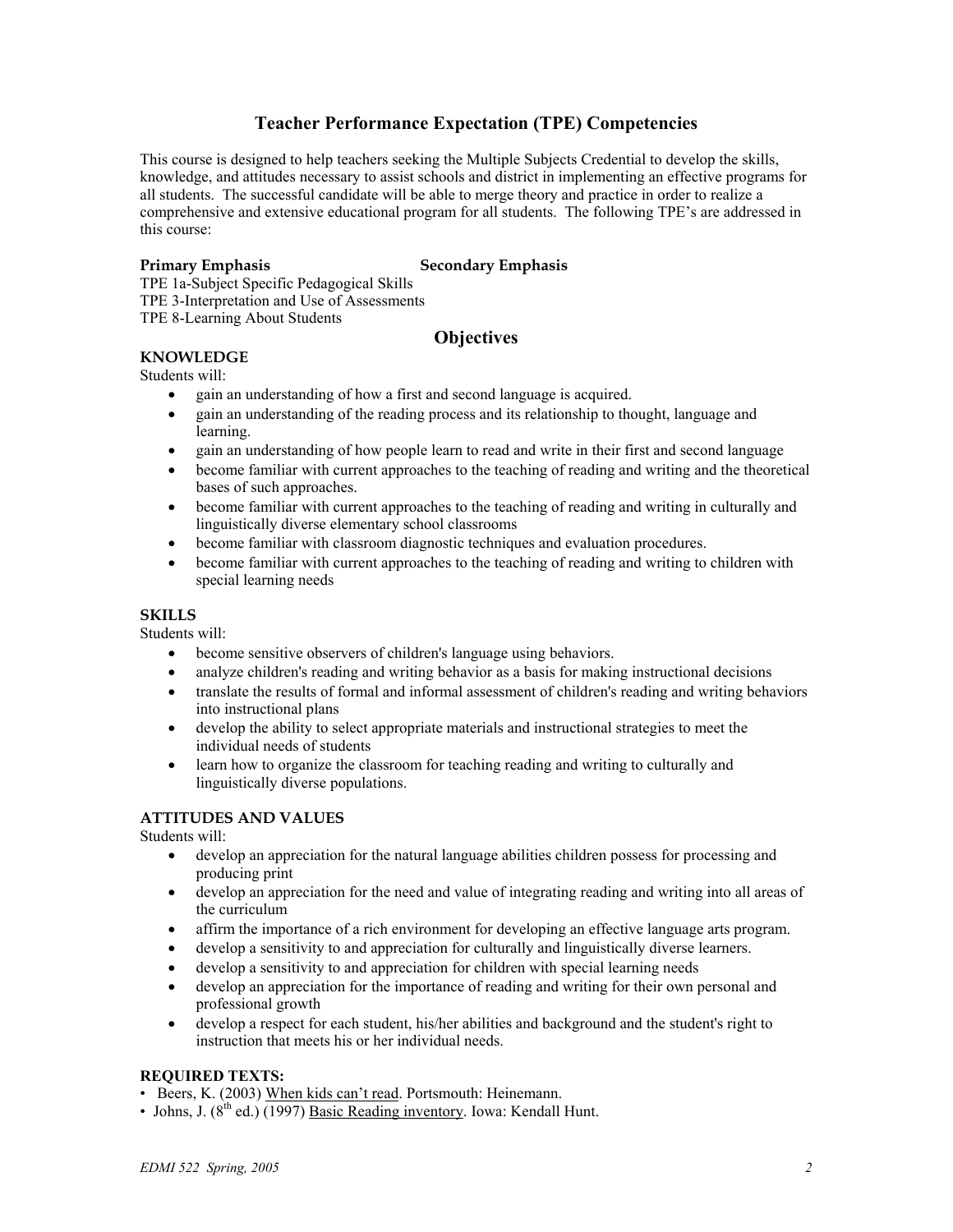• National Council of Teachers of English. (Winter 2003). Voices in the middle Theme issue: Of writers and writing. Vol 11. No. 2 Routman, R. (2004) Writing Essentials Fisher, D. & Frey, N. (2004) Improving Adolescent Literacy: Strategies at work

Gantos, J. (2002) Hole in my life \_\_\_\_\_\_\_\_\_(1998) Joey Pigsa swallowed a key

HIGHLY RECOMMENDED, especially for language arts teachers (but optional): Fletcher, R. & Portalupi, J. (1998) Craft Lessons: Teaching writing K-8 Stenhouse Fletcher, R. & Portalupi, J (2001) Nonfiction craft lessons Teaching writing K-8 Stenhouse

**Choose ONE:**  Hesse, K. Letters from Rifka Witness Jimenez, F. The circuit Lord, B. In the year of the boar and Jackie Robinson Yep, L. Dragonwings

#### **Assignments**

**Reading reflections (40pts.)**: It is expected that everyone will understand all the readings and will come to class prepared to discuss them. Write at least 3 comments or questions from the readings for that session. **Do not summarize**. Please give thoughtful reactions, responses, and reflections. If the readings are from more than one book, try to comment on more than one book. We will use these as the basis of our discussion at the beginning of some classes. I will collect them at the beginning of each session and they should show that you have done the reading. You do not have to write comment cards for the young adolescent literature. If a reading is repeated, do not comment on it again. **You have 3 free passes!** 

#### **Writing Strategy Lesson Plan (10 points) (Critical Assessment Task, TPE 4,9,10)**

You will write and present a writing strategy lesson plan for a small group or whole class activity that takes into account the needs of your students. They can be mini-lessons, direct instruction, inquiry, or any format you choose. This is also an opportunity to try a writing-in-the-content-areas lesson. Make your lesson active, interesting, fun and meaningful. See the *Craft lessons* book, *Writing Essentials* and the standards for ideas. Examples of possible strategies include:

How to begin a piece of writing Writing an engaging opening Narrowing or expanding topics Using a piece of literature as a model for writing Writing paragraphs Developing characters Developing a central idea Organizational structure for a particular kind of writing (compare/contrast, persuasion, etc.) Monitoring writing to see if it makes sense Editing writing Using commas Making transitions between paragraphs Using graphic organizers to write Using active verbs Peer response Strategies specific to a particular domain (like response to literature, persuasion, etc.)

*Keep in mind when writing your lesson*: What is the purpose of your lesson? How does it relate to real writing? What are your learning goals? How are they aligned with the CA Reading/Language Arts standards (check the Reading/Language Arts framework for CA public schools)? How will you present the lesson (instructional strategies, resource materials, time frame)? How will you group students for the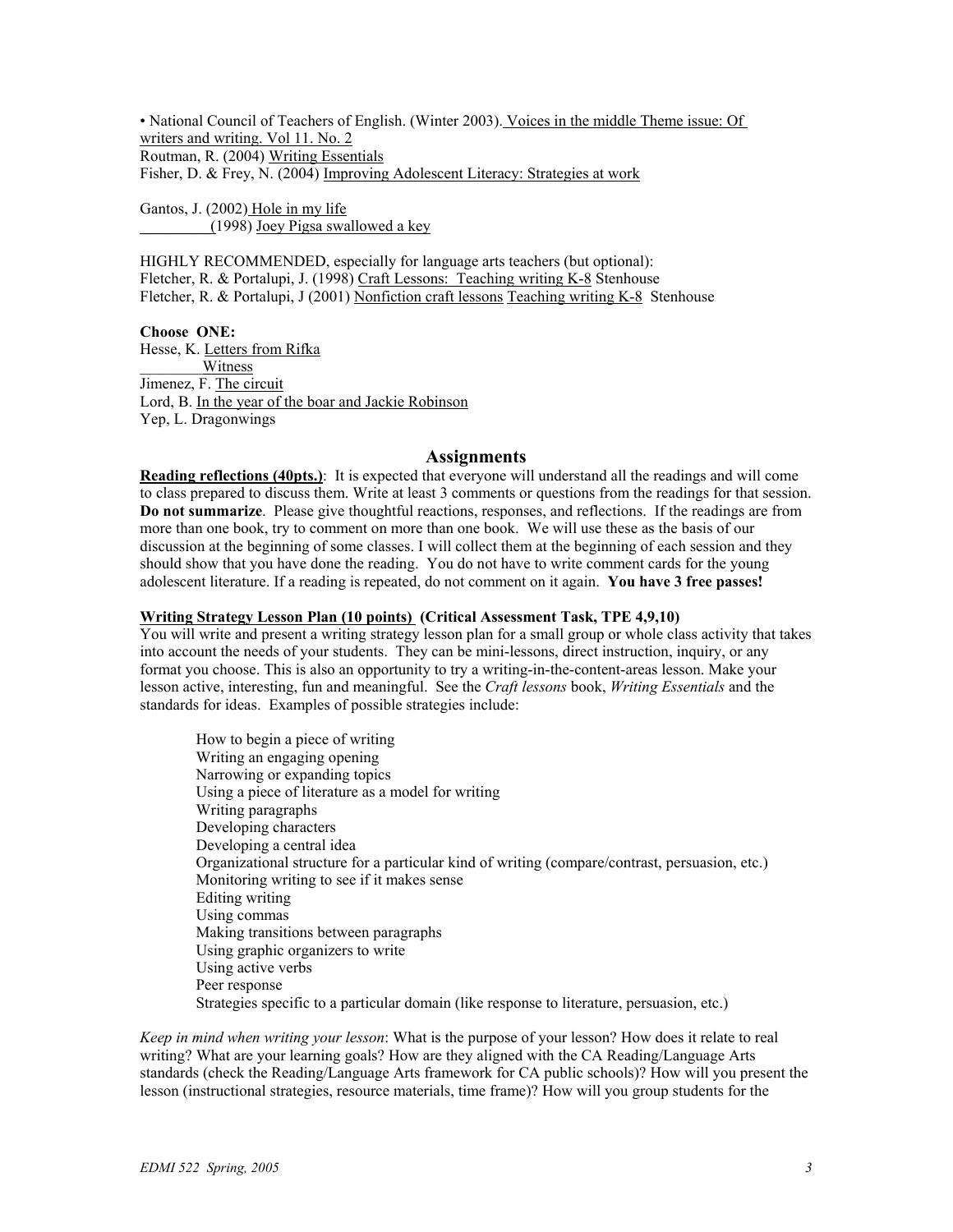lesson? How will you assess your students? What accommodations will you provide for students who need additional help?

*Important*: Your lesson must address the needs of mainstream students, as well as make provisions for second language learners, students presenting difficulty, and accelerated students. How are you going to work with students who are having difficulty? How will you scaffold second language learners' learning during the lesson? How will your lesson provide enrichment for accelerated students? Will you meet with students individually or in a small group while other students work independently? Bring enough copies for the cohort on the day you demonstrate your lesson**.** 

#### **Reflect upon your own writing process (20 points)** (TPE 6b, 8)

You will take a topic (we will explore some topics in class) and develop it as a piece of writing You will bring a draft to class on February 11 and we will have conferences with each other about them. Then you will finish the piece on your own. After you have finished the piece you will reflect upon and write about your own writing process. How did you get started? What was it like writing the first draft? What was difficult for you? What was easy? What kinds of decisions did you have to make in the writing? Did you consider an audience when you were writing? Who was your audience? Especially respond to: What did you learn about fostering student's writing through this experience? DO NOT BEGIN THIS ASSIGNMENT UNTIL IT IS DISCUSSED IN CLASS! Bring a rough draft to class Feb. 12.

#### **Case Study (Critical Assessment Task – CATs, TPE 2,3,4,5,7,8,9,10,11) (60 points)**

Choose a student at your school site who struggles with reading and writing (the teachers will help identify students). Choose a student who is reading at least at a first grade level. Identify a student as quickly as possible after starting your observation. Ask your master teacher for a good candidate. Prepare a reading and writing case study on this student:

Important: Take notes as you work with your student. Include your anecdotal notes in the final appendix. (for example, your student's behavior during the activity, reactions to the activity, comments, etc.) in your analysis of the student and in your design of an appropriate instructional plan. Record all the student's oral responses on tape. Don't try to assess the child in only one day. If you think the child is getting tired, stop the assessment for the day and pick up another day. An important part of the assessment is developing a rapport with the child in which s/he is comfortable to fully participate.

Assessment Procedures with Grades 2-8:

- 1. Overview: age, grade level, interests, ethnic and linguistic background, etc. Select 3 students, however, you are only going to be working with one student. The other two will be backups- just in case students move or change schools.
- 2. Reading interview: Use an attitude survey. Surveys are included with this assignment. Summarize the interview and include the original responses in an appendix.
- 3. Reading assessment: Summarize the information gained from a Informal Reading Inventory and include the original data in an appendix. Insert the following chart at the appropriate place:

| Independent | Instructional | Frustration |
|-------------|---------------|-------------|
| Grade level | Grade level   | Grade level |

Word list. Use the graded word lists to ascertain the level at which you will have your student begin to read the reading passage. Start at 2 to 3 grade levels below your student's grade level placement.

Miscue Analysis. Use an expository and narrative text. Record the student reading to be able to conduct the analysis.

Recording and Analysis. Listen to the tape. Record the miscues on a piece of paper containing a duplication of the reading selection. Use the *Johns* to record and analyze the miscues. Analyze the miscues made by your student using what you know about this student. What cues did your student use to make meaning? What are the strengths of your student?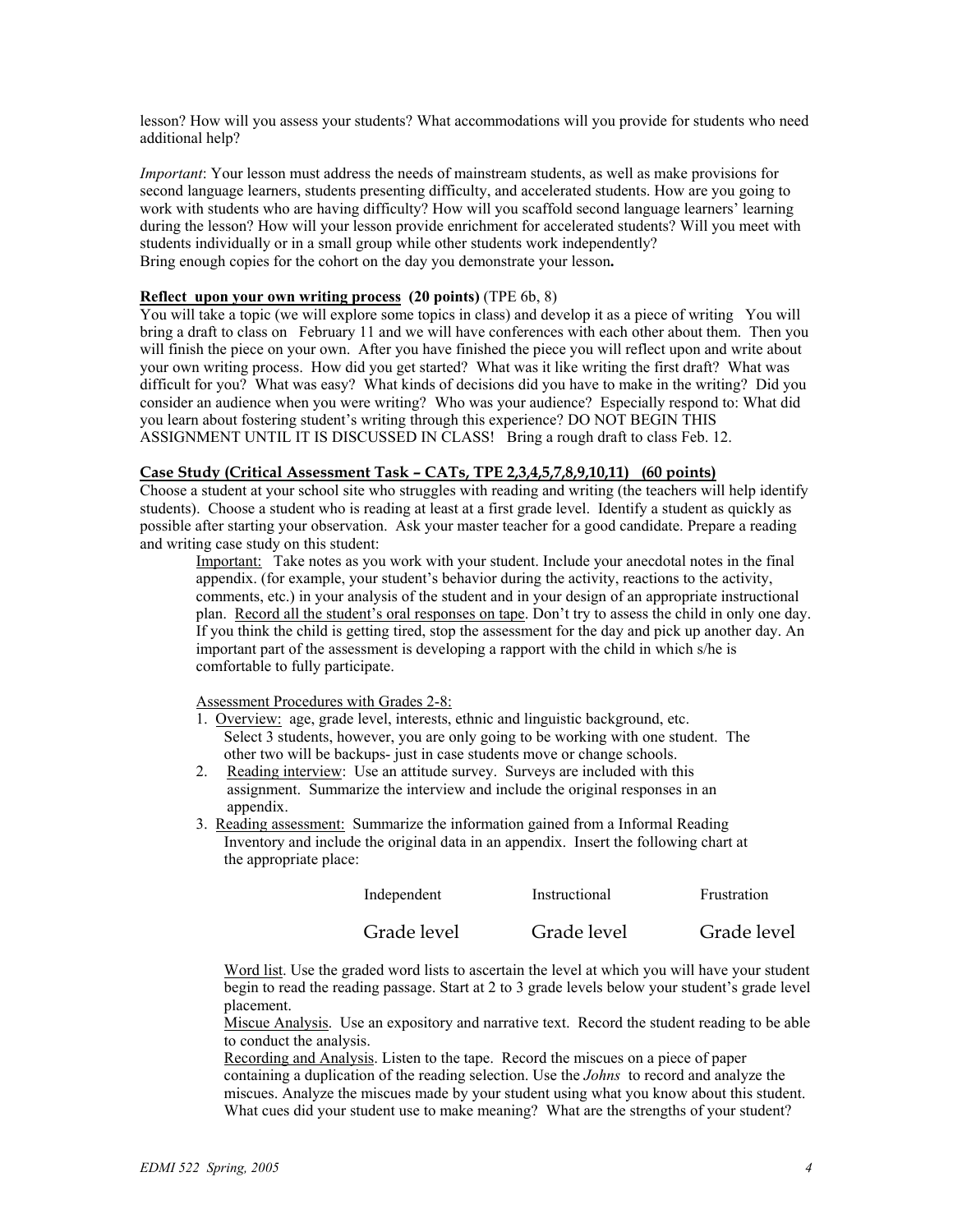Use the analysis sheets in the John's and transfer that information to the assessment grid provided to record data about your student. Write your analysis in a clear manner. As you write your analysis, consider your original reading interview and consider how the answers given by the student during the interview connect to the miscues. Also consider the quality of the retelling and how you think that is related to the miscues.

Retelling. Before your student reads the expository or narrative text, be sure to tell him/her that you will be asking him/her to retell the story. Ask the comprehension questions as listed in the John's IRI. Also use the criteria provided in the John's to analyze the student's retelling.

- 5. Writing assessment: Use a Writing Survey about attitudes toward writing. Summarize the writing interview. Obtain a writing sample from the student. Have him or her write about a favorite toy, book, food, sport or anything that is personal to this child or use a piece of writing that the teacher has on file. Personal writing encourages more writing. Students can draw if they want to. You will want to see what stage of writing the child is in as well as the child's ability to manipulate this abstract type of language. Summarize the student's strengths and areas of improvement in writing.
- 6. Recommendations: based on the information you have gathered about the student, discuss his or her strengths (very important - what can he or she do) and weaknesses: what does this student need to work on. Make specific instructional recommendations for how a teacher could work with this student in the future. You might also make recommendations for the student and parents: what can the student do on his or her own that is not dependent on the teacher.
- 7. Instructional Plan: Design an instructional plan for your student. You are the teacher. Knowing what you know about your student as a result of assessment, what areas would an appropriate instructional plan focus on? Why? Refer to the standards in the reading/language Arts Framework for CA Public Schools for your child's grade level to guide you as you design the intervention plan.
- 8. Reflection: Based on your classroom observations of reading and writing as well as on what you learned in the assessment process and intervention process, what would you do differently or try differently? What other scaffolds or strategies would you use? How would you use them? What other interventions would you try? What would your next steps in assessment be?
- 9. Appendix: Include the reading and writing interviews, the John's forms, writing samples, and writing rubric.

Bring the data that you have to class February 25 and we will troubleshoot, and help you analyze.

**Professional Disposition (10 Points)** Grading will also include a component of "professional demeanor." Students will conduct themselves in ways that are generally expected of those who are entering the education profession. This includes but is not limited to the following:

- On-time arrival to all class sessions:
- 
- Advance preparation of readings and timely submission of assignments;<br>• Respectful participation in all settings (e.g. whole group small group in • Respectful participation in all settings (e.g., whole group, small group, in/outside of class);Carefully considered, culturally aware approaches to solution-finding

#### **Grading:**

|                          | Points    |
|--------------------------|-----------|
| Reading reflections      | 40 points |
| Case Study               | 60 points |
| Writing reflection       | 20 points |
| Writing strategy lesson  | 20 points |
| Professional disposition | 10 points |
|                          |           |

Total 150 points